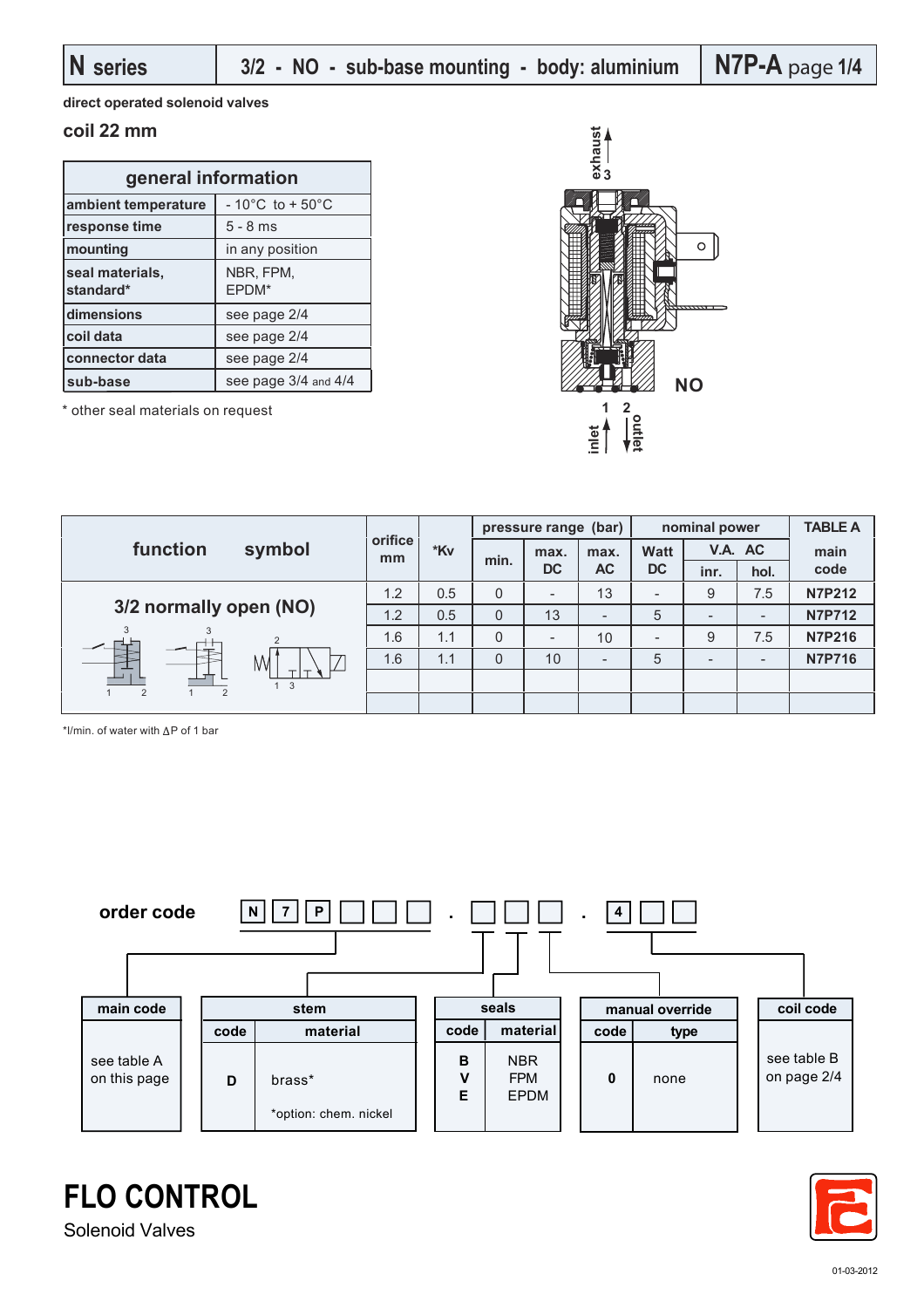#### **direct operated solenoid valves**

## **coil 22 mm**



| ∾.,  | ⊕<br>$\circ$ |
|------|--------------|
|      |              |
| 27.5 |              |
| 39.5 |              |

| <b>TABLE B</b><br>coil code     |           |              |              |        |  |                       | coil specification   |
|---------------------------------|-----------|--------------|--------------|--------|--|-----------------------|----------------------|
|                                 |           | code         |              |        |  | wire insulation       | class H <sup>®</sup> |
|                                 | *voltages | $\sim$ 50 Hz | $\sim$ 60 Hz | $=$ DC |  | encapsulation         | class F1             |
|                                 | 6         |              |              | 461    |  | encapsulation mat.    | nylon                |
| <b>E</b> FLO CONTROL<br>$\circ$ | 12        |              |              | 466    |  | energising duration   | 100% a               |
| CODE 619000/XXX<br>V XXX/XX     | 24        | 411          | 444          | 471    |  | voltage tolerance     | - 10% tc             |
| VA XX XX                        | 48        | 416          |              | 476    |  |                       | nominal              |
| ED 100 %                        | 110       | 421          |              | 481    |  | power consumption     | AC 7,5 \             |
|                                 | 115       |              | 453          |        |  | electrical connection | <b>DIN 436</b>       |
|                                 | 220       | 431          |              | 491    |  | cable connection      | Pg 9 (for            |
|                                 | 230       | 457          | 459          |        |  | protection class      | IP 65 (v             |

| <b>TABLE B</b> |                          |     | coil specification |                       |                               |
|----------------|--------------------------|-----|--------------------|-----------------------|-------------------------------|
|                | code                     |     |                    | wire insulation       | class H180° C                 |
| <b>Itages</b>  | $\sim$ 50 Hz<br>$~50$ Hz |     | $=$ DC             | encapsulation         | class F155° C                 |
| 6              |                          |     | 461                | encapsulation mat.    | nylon                         |
| 12             |                          |     | 466                | energising duration   | 100% at $+20^\circ$ C ambient |
| 24             | 411                      | 444 | 471                |                       | $-10\%$ to $+15\%$ of         |
| 48             | 416                      |     | 476                | voltage tolerance     | nominal voltage               |
| 110            | 421                      |     | 481                | power consumption     | AC 7,5 VA - DC 5 Watt         |
| 115            |                          | 453 |                    | electrical connection | DIN 43650/B (2P+ earth)       |
| 220            | 431                      |     | 491                | cable connection      | Pq 9 (for cable dia. 6-8mm)   |
| 230            | 457                      | 459 |                    | protection class      | IP 65 (with connector)        |
|                |                          |     |                    |                       |                               |

\* other voltages and wattages on request

**connector** (not included, must be ordered separately) **code** | Z10030



Solenoid Valves



**weight** 100 g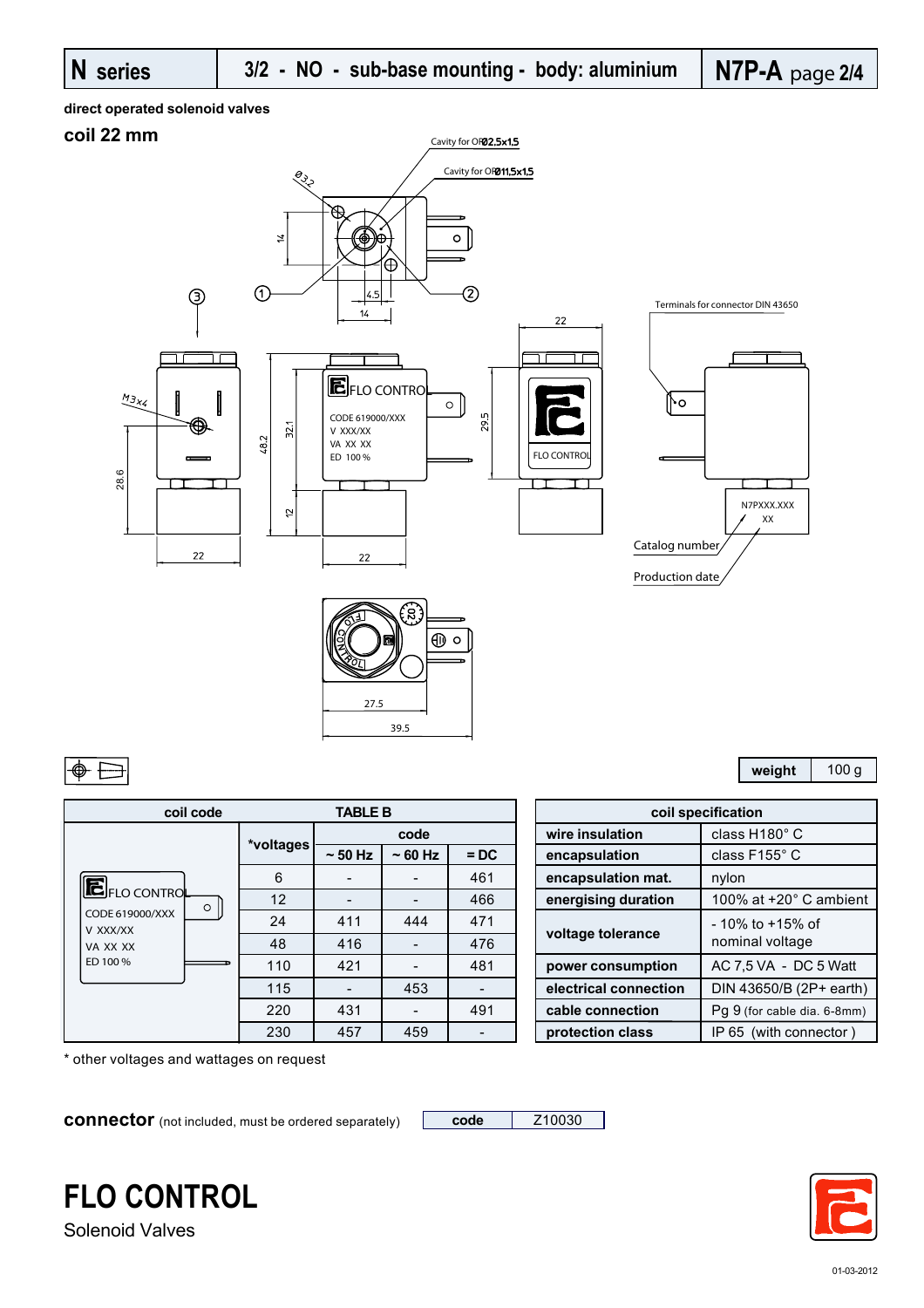**direct operated solenoid valves**

**coil 22 mm**





XXXXXXV  $\ddot{x}$ 

 $\frac{5}{6}$ 

 $618$ 





### dimensions assembled manifolds

| order code             | stations<br>$X$ (mm) |     | $Y$ (mm) | $Z$ (mm) | weight (g) |
|------------------------|----------------------|-----|----------|----------|------------|
|                        |                      |     |          |          |            |
| parts have to          |                      | 22  | 16       | 63.2     | 121        |
| be ordered separately: | າ                    | 45  | 39       | 63.2     | 244        |
| valves<br>see page 1/4 | 3                    | 68  | 62       | 63.2     | 368        |
| bases<br>see page 3/4  | 4                    | 91  | 85       | 63.2     | 490        |
| see page 3/4<br>srews  | 5                    | 114 | 108      | 63.2     | 614        |
|                        | 6                    | 137 | 131      | 63.2     | 738        |

৽৷